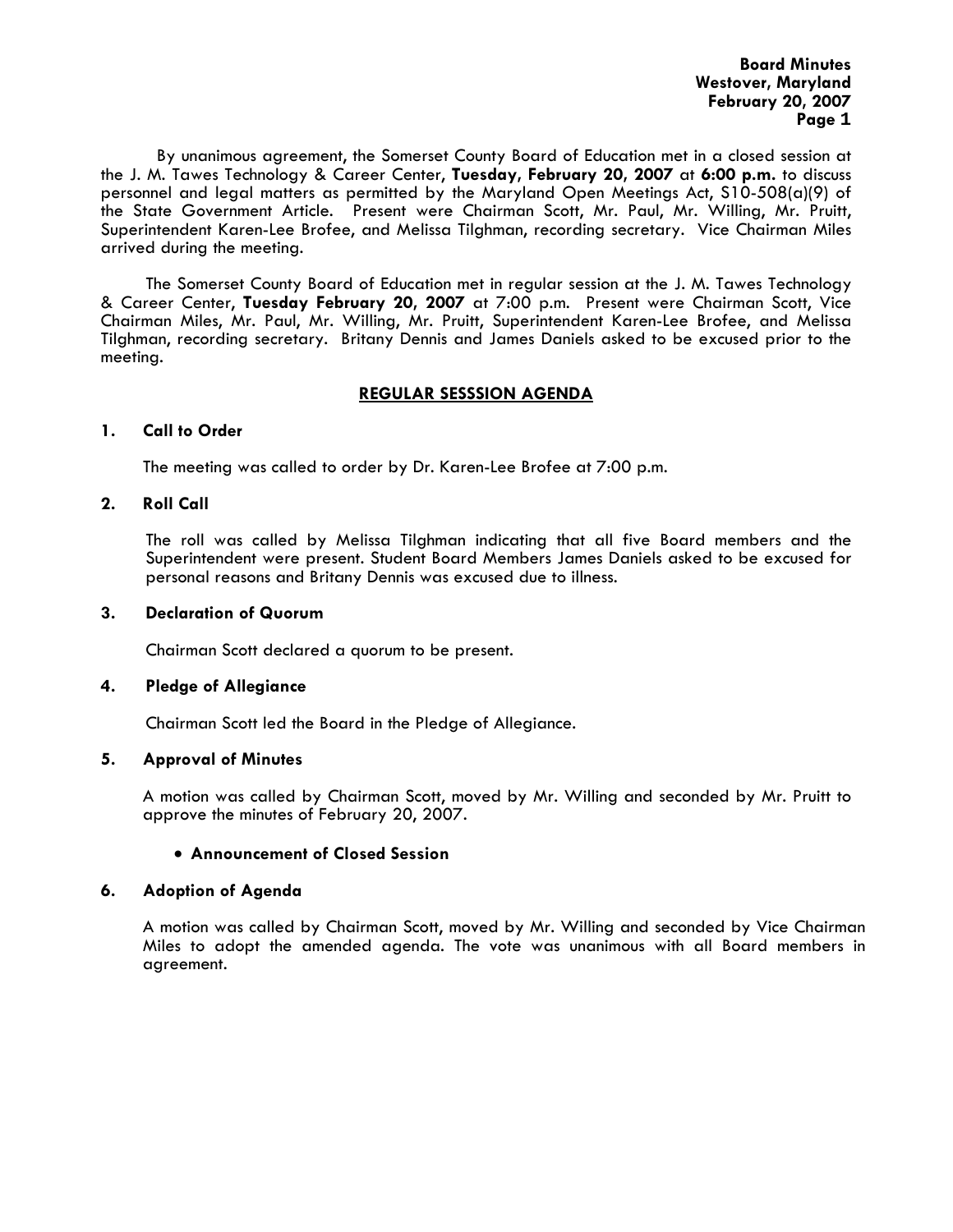# **7. Public Participation**

There was no public participation.

# **8. Student Board Members' Report**

James Daniels was out due to personal reasons and Britany Dennis was out sick so a report was not given for either school.

# **9. Parents Science Night**

Pat Benner, Jennifer Follensbee, and Pat Carson sponsored a Parent Science Family Night with the Eastern Shore Science Academy. A workshop was held for Science Teachers in collaboration in Salisbury University. There were 30 parents and students that attended. Mr. Elebash, Mr. Bloodsworth, and Ms. Hopkins were thanked for their help. The night consisted of students and parents going to different stations learning how to do various projects. The Science Academy made this event possible, but will not fund next year. The group would like the Board to sponsor the event next year.

# **10. Princess Anne Elementary School**

Lilly Welch, Princess Anne Elementary Principal, spoke to the Board concerning the Family/Teacher Collaboration Night. Its purpose was to bring families together to discuss skills that will be coming up during the year. Parents were provided the opportunity to learn the skills their children are learning and for those who needed transportation, transportation was provided. Parents also requested to have a parent network where parents could call each other with various questions they may have concerning their child's homework. This event was only for the 4<sup>th</sup> grade students, but seems to be successful and will be expanded to all grades next year. PAES will also be structuring a parent resource center which will offer helpful adult materials as well as student materials. Mrs. Welch was thanked by Chairman Scott for providing such wonderful highlights about the school.

# **11. DAR Essay Contest Winners**

Mrs. Bloodsworth and other DAR Officers presented awards to Leah Marshall, Katie O'Neal, and Courtney Marie Massey for their outstanding DAR essays. Each student delighted the Board members and audience by reading their essays. Their essays revolved around living in the Jamestown Colony.

# **12. Old Business**

# **A. Facilities and Transportation**

1. Update on Progress of Somerset Intermediate School

Mr. Catanzaro provided the Board with an update on the status of the construction of the Somerset Intermediate School. Progress continues to go well.

2. Change Order Request

Mr. Catanzaro explained to the Board the process and steps in their change order requests. SPN works for the owner of the project and change orders are sent to the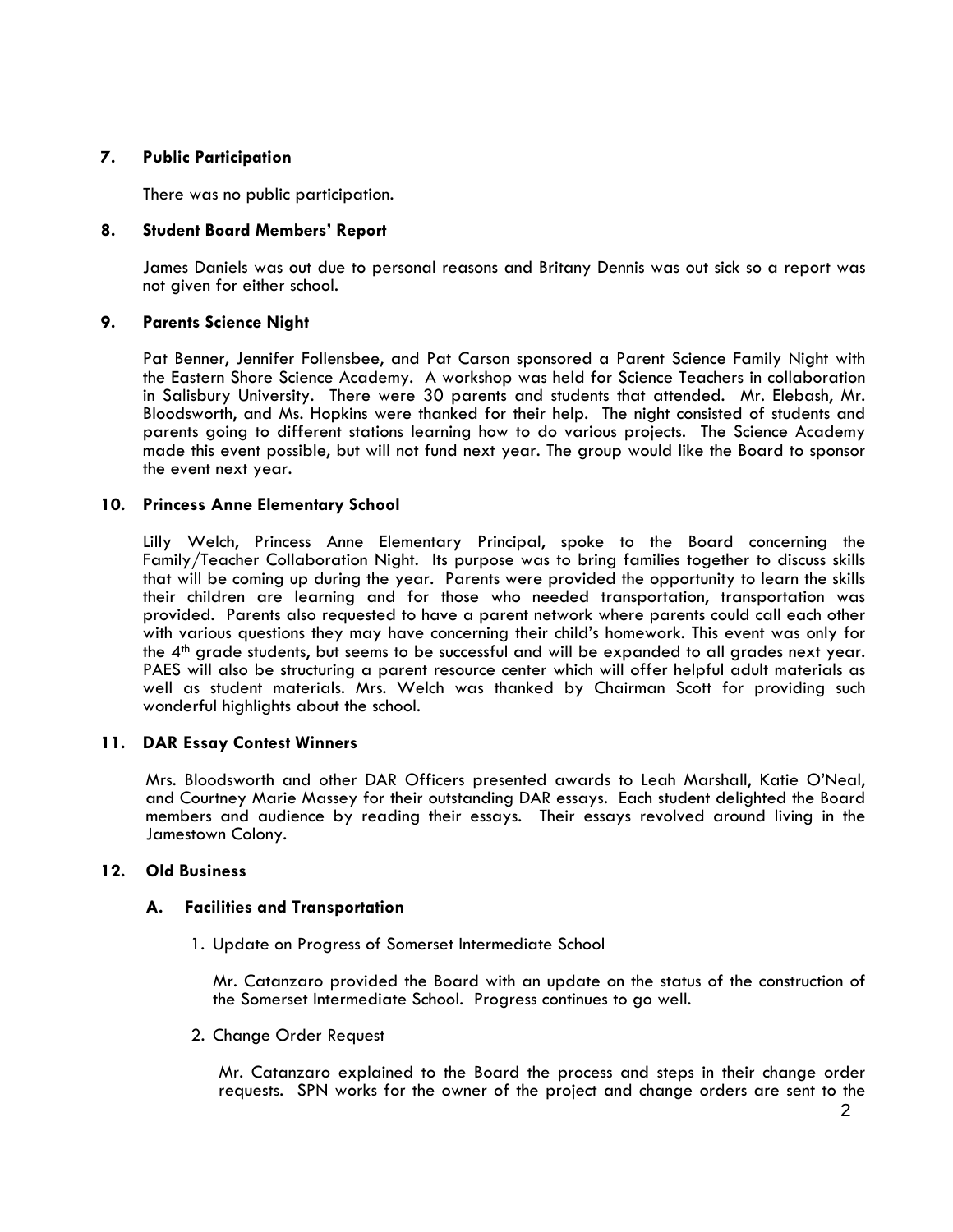engineer responsible for the task. HSW responds to the change order request. We have saved approximately \$62,000.00

Upon completion of Mr. Catanzaro's explanation of his change order request, Dr. Brofee announced that beginning the next Board meeting this information will be presented at 6:45 p.m., before the open session is scheduled to begin.

#### **B. Approval of 07-08 School Calendar**

Mr. Paul moved and Mr. Pruitt seconded to approve the 2007-2008 School Calendar, which begins on August 27, 2007. The vote was unanimous.

#### **13. New Business**

#### **A. Facilities and Transportation**

1. Request for Board Agreement to Rezone

Dr. Brofee presented to the Board a letter from Mr. Riggin, housing investor, requesting the Board to change the Rezoning category of Woodson Elementary School's property. Board agreed not to get involved and that would be left up to the Planning Commission.

#### **B. Policies**

1. 600-41 Sexual Offenders Entering School Property

Ms. Carter presented policy 600-41 to the Board to review and study for approval at next month's Board meeting. Mr. Paul would like item four to be revised stating that offenders must be chaperoned around the building and item nine to state that failure to follow procedures will result in possible criminal prosecution.

SCPS will continue to get written notices and updates of sexual offenders list. Ms. Carter also provided the offenders website address to the public. This website will also be provided to the parents.

2. Grading and Reporting Guidelines

Mrs. Holland explained the elementary grading and reporting guidelines to the Board members. Schools are making sure grades are kept up to date. Some assignments have a greater impact on students' grades because they offer more points.

Mr. Elebash explained the grading guidelines for the secondary schools. A Professional Development workshop was provided this summer. More assessments are provided which will give students greater chances of reaching requirements. Teachers are also being informed that homework should be a review and not for doing something new. Mr. Elebash stated that getting students to achievement levels will be a long process, but if teachers follow guidelines and differentiated instructional variables, students will hopefully achieve more.

Mr. Paul questioned how the state compares the  $6<sup>th</sup>$ ,  $7<sup>th</sup>$ , and  $8<sup>th</sup>$  grades scores. Dr. Brofee will research and get back with the results of whether 8<sup>th</sup> grade is compared to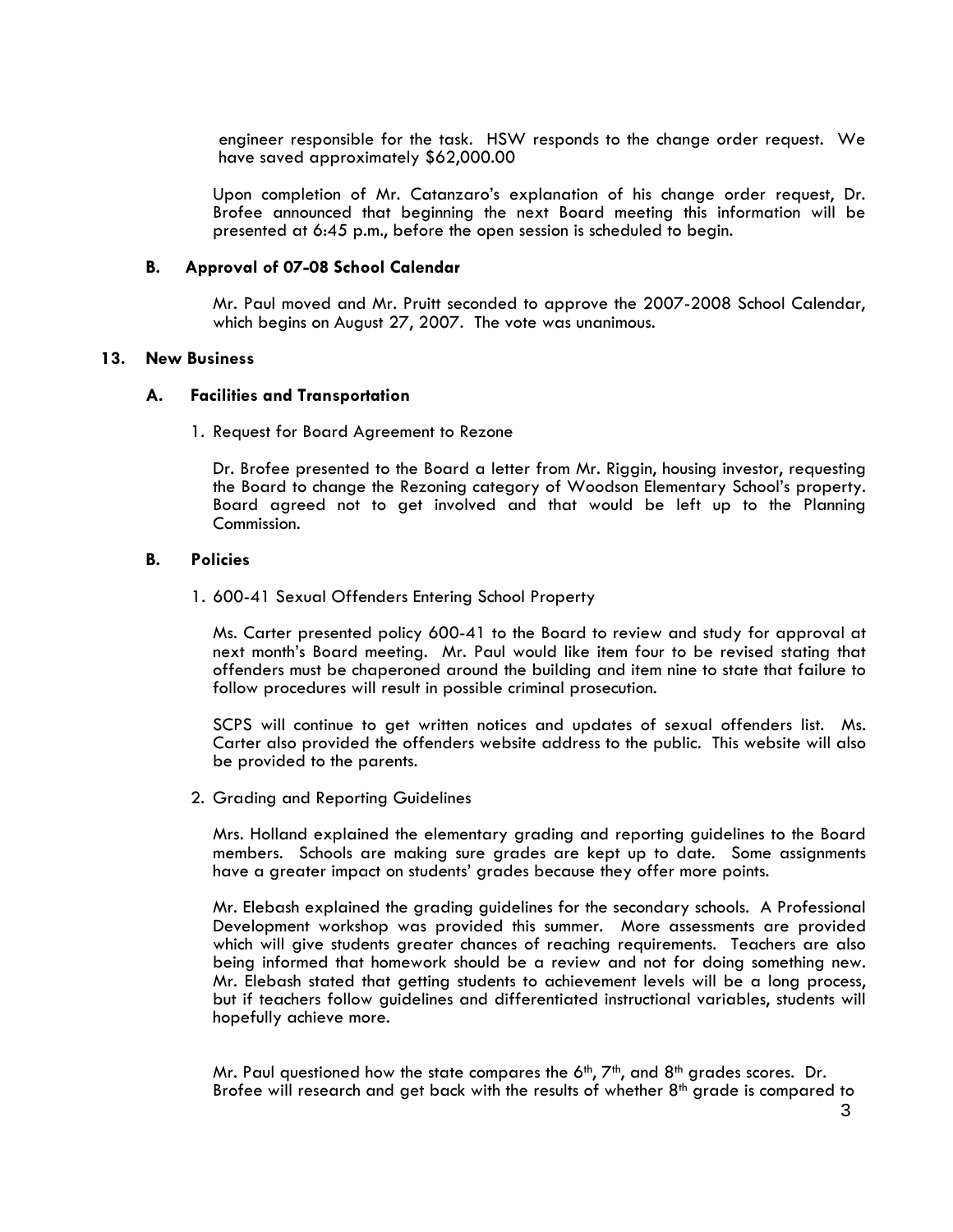the middle or high school grade level.

Vice Chairman Miles questioned our ability to provide High Quality Math Teachers and would like to know the student-teacher ratio. Dr. Brofee will get this information to the Board when received.

# **C. Human Resources Report**

1. New Hires, Retirees, and Resignations

A motion was called for by Chairman Scott, moved by Mr. Paul and seconded by Mr. Pruitt to approve Mr. Lawson's Human Resources Report as presented. The vote was unanimous. Resignations: Robert Collasisus, Anna Ball, Anthony Waters and Kelly Bromley; Retirees: Ruth Jones, Alice Evans, Bonnie Bradshaw, Joan Larue, Larry Sterling; New Hires: Linda Veins-PAES Elementary Kindergarten Teacher, Alexander McRae – Tech. Ed. Teacher for Washington Academy and High School; Ileen Yearick – Countywide Speech and Language Pathologist; Babara Hicks – Instructional Assistant (PAES), Karen Bowden – School Nurse (Washington Academy/High School)

2. Out of State Travel

Mr. Lawson provided an informational summary of SCPS staff traveling out of state to conferences and was thanked by Chairman Scott.

#### **D. Preliminary Budget 2008 Presentation**

Projected Revenue

Dr. Brofee and Mrs. Smoker presented the projected revenue budget for the next fiscal year.<br>Dr. Brofee and Mrs. Smoker showed a presentation on the Priorities listed at the

January 30, 2007 Steering Team Committee meeting.

# **E. Finance Report**

1. Monthly Finance Report<br>Mrs. Miller presented the Monthly Finance Report and was thanked by the Board. We anticipate a reimbursement from the State but part of expenditures will not be deducted until the end of the year.

2. Monthly Food Service Report<br>Mrs. Miller presented the Food Service Report which shows projected profit with expenditures being under budget and we anticipate an ending year profit.